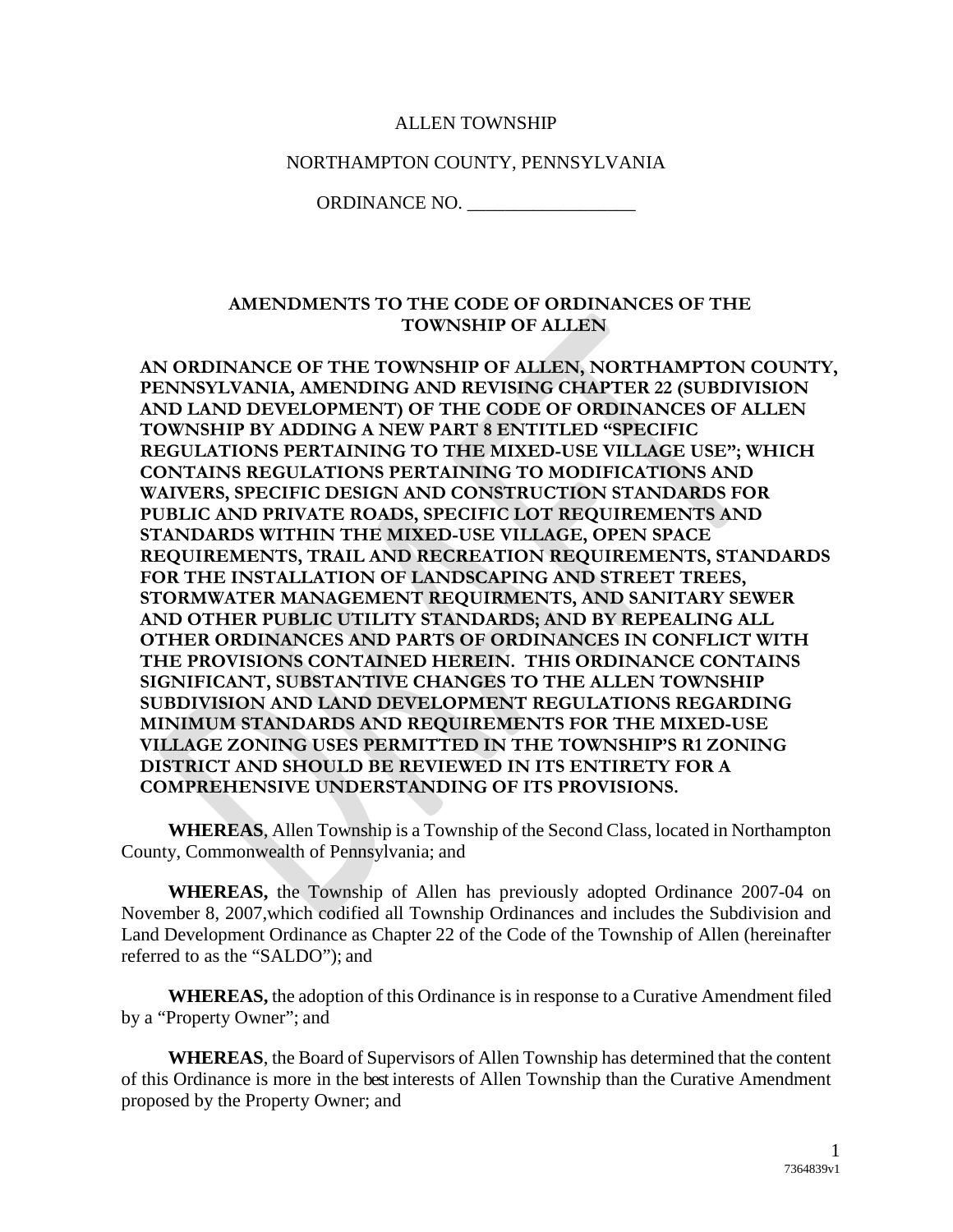**WHEREAS**, the Board of Supervisors of Allen Township desires to amend the provisions of the SALDO to acknowledge the addition a new "Mixed-Use Village" use to the uses permitted in the R1 zoning district and to create regulations and dimensional specifications governing the Mixed Use Village use as further described herein; and

**WHEREAS**, the Board of Supervisors of Allen Township recognizes that there are large, topographically diverse tracts of land within the Township that are uniquely situated between existing residential uses and higher intensity uses and that such tracts require unique development considerations. It is the intent of the Mixed-Use Village use to provide for such unique development considerations and to allow residential, commercial, and recreational uses within a single tract and in close proximity to one another to provide an appropriate transition between otherwise juxtaposed land uses.

**WHEREAS**, the Board of Supervisors of Allen Township has determined that the adoption of this Ordinance containing the described amendments to the SALDO is in the best interest of the public health, safety, and welfare of the citizens of Allen Township.

**NOW, THEREFORE, BE IT ENACTED AND ORDAINED** by the Board of Supervisors of the Township of Allen, Northampton County, Commonwealth of Pennsylvania, that the provisions of the Code of the Township of Allen are hereby amended as follows:

**Section 1. Amendment to Chapter 22 of the Code governing Subdivision and Land Development to add a new Part 8 entitled Specific Regulations Pertaining To A Mixed-Use Village Use setting forth the regulations governing subdivision and land development pertaining to a Mixed Use Village use, which will be read as follows:**

### **PART 8 SPECIFIC REGULATIONS PERTAINING TO A MIXED-USE VILLAGE USE**

Section 22-801 Procedures.

- 1. Administration of Modifications and/or Waivers. An Applicant for approval of a Mixed-Use Village development shall be entitled to modifications and/or waivers ("**Waivers**") of any requirements of the SLDO where literal compliance with requirements of the SLDO:
	- (a) cause undue hardship; or
	- (b) an alternate standard can be demonstrated to provide equal or better results than the standard contained in the SLDO.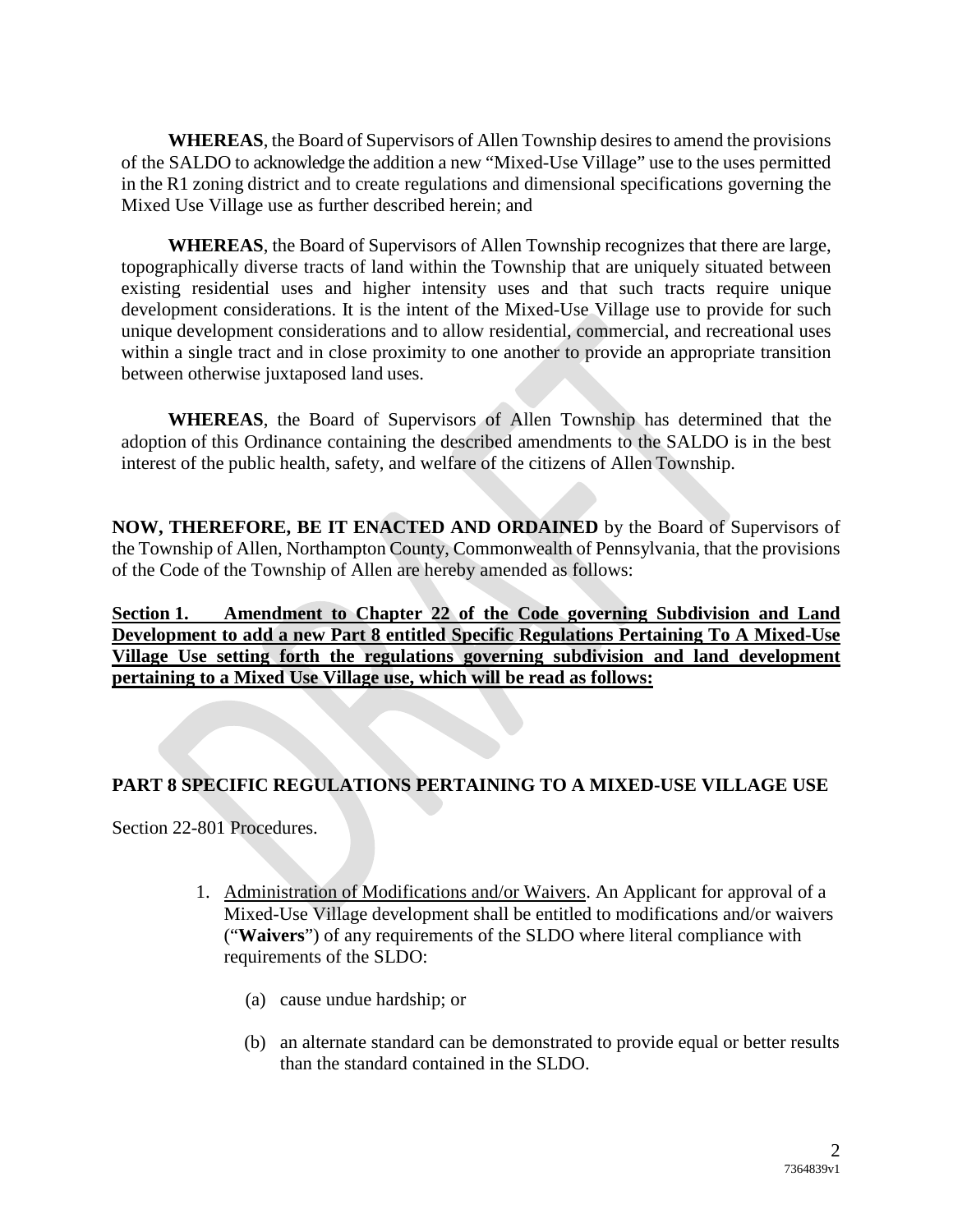No modification and/or waiver will be approved if the approval thereof will be contrary to the intent of the Mixed-Use Village and materially detrimental to the public health or safety of the Township.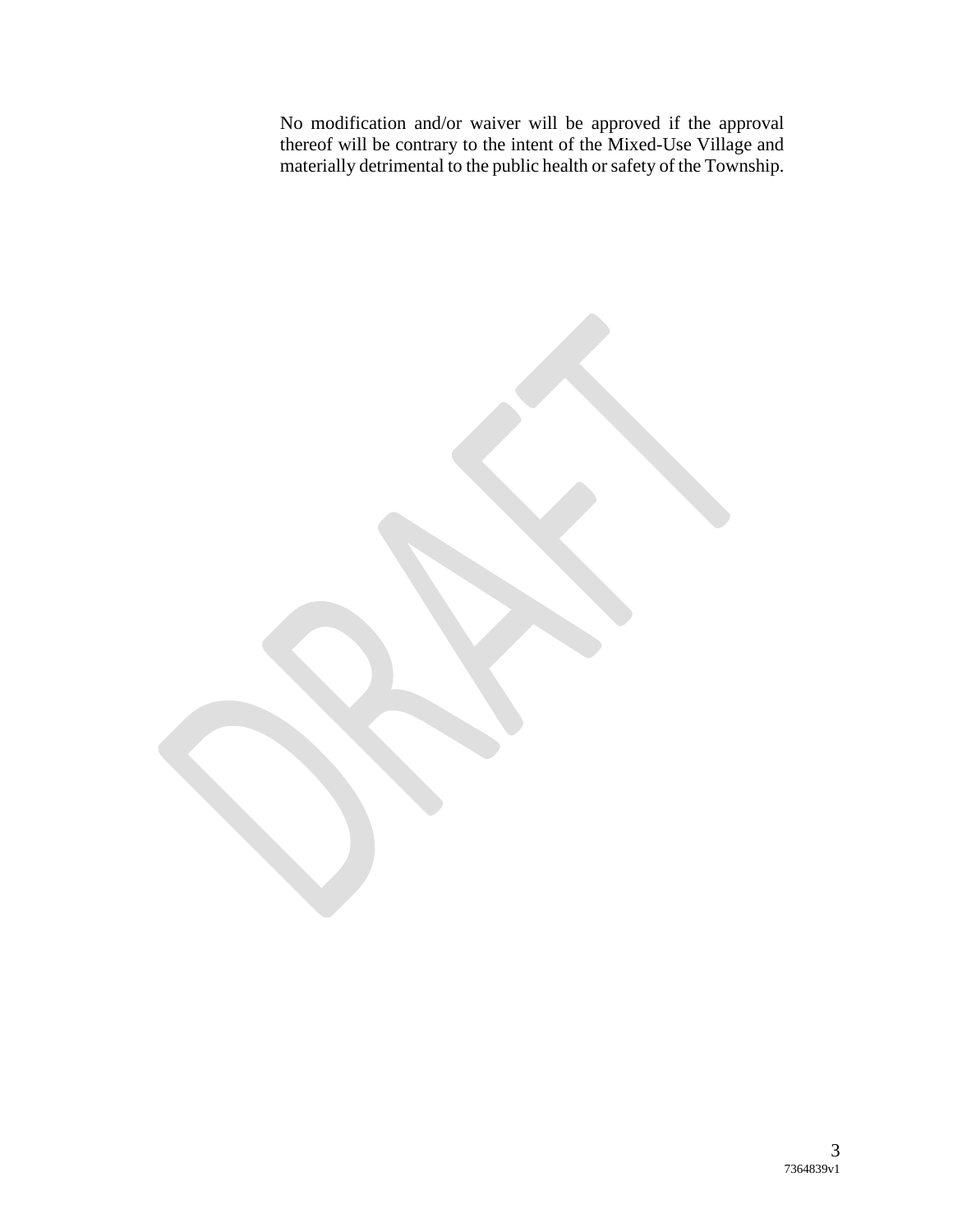Section 22-802 Design Standards.

## A. Intent.

- 1. To the extent that the provisions contained herein conflict with the provisions contained in this Chapter, the following provisions shall supersede. All other provisions contained in this Chapter shall, to the extent not inconsistent herewith, remain in effect.
- 2. Streets and Roads; General Requirements.
	- (a) All streets shall be private and therefore not subject to the provisions contained in Section 22-406, and may include a right-of-way and/or easement in order to accommodate the dimensional standards of the streets provided below:
	- (b) Private access entry roads shall be designed and regulated as follows:
		- (1) A 24-foot cartway containing two (2) 12-foot traffic lanes. Cartways may be widened to accommodate turning lanes as may be necessary.
		- (2) A sidewalk a minimum of five (5) feet in width shall be provided on at least one side of the street.
		- (3) A planting and utility strip a minimum of eight (8) feet in width shall be provided on the side of the street containing the sidewalk.
		- (4) On-street parking shall be prohibited along private access entry roads.
		- (5) Curbing shall be required, on both sides of private access entry roads.

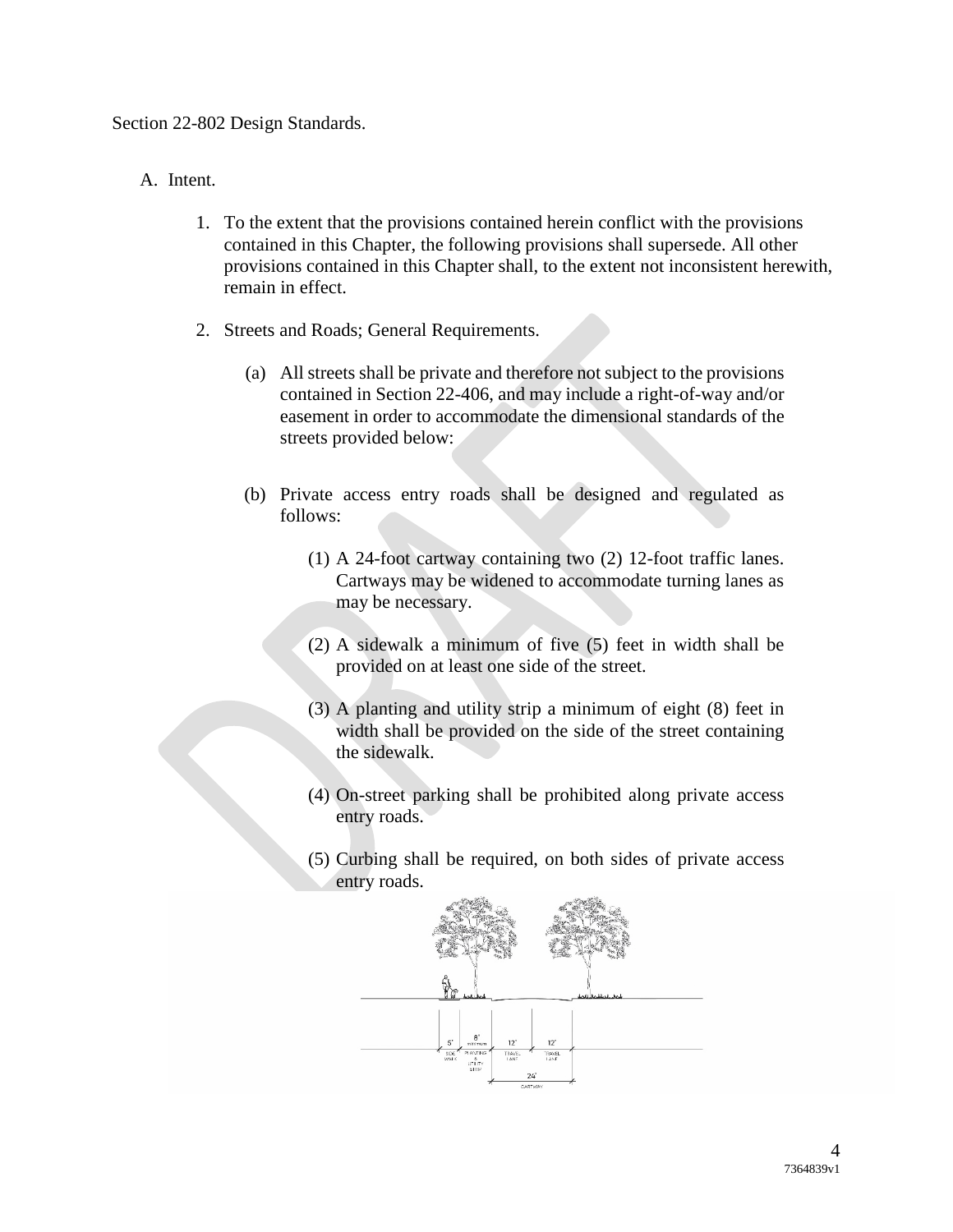- (c) Private access streets shall be designed and regulated as follows:
	- (1) A 12-foot cartway containing the existing two-way traffic lane.
	- (2) A sidewalk or trail a minimum of five (5) feet in width shall be provided on at least one side of the street.
	- (3) A planting and utility strip a minimum of nine (9) feet in width shall be provided on the side of the street containing the sidewalk or trail.
	- (4) Crushed stone shoulder areas, a minimum of nine (9) feet in width, shall be provided at intermittent locations to allow vehicles to pull over and yield.
	- (5) To accommodate fire department and emergency access, the full width of the cartway shall be free of obstructions (including snow) at all times.
	- (6) On-street parking shall be prohibited along private access streets.
	- (7) Curbing shall not be required along private access streets.

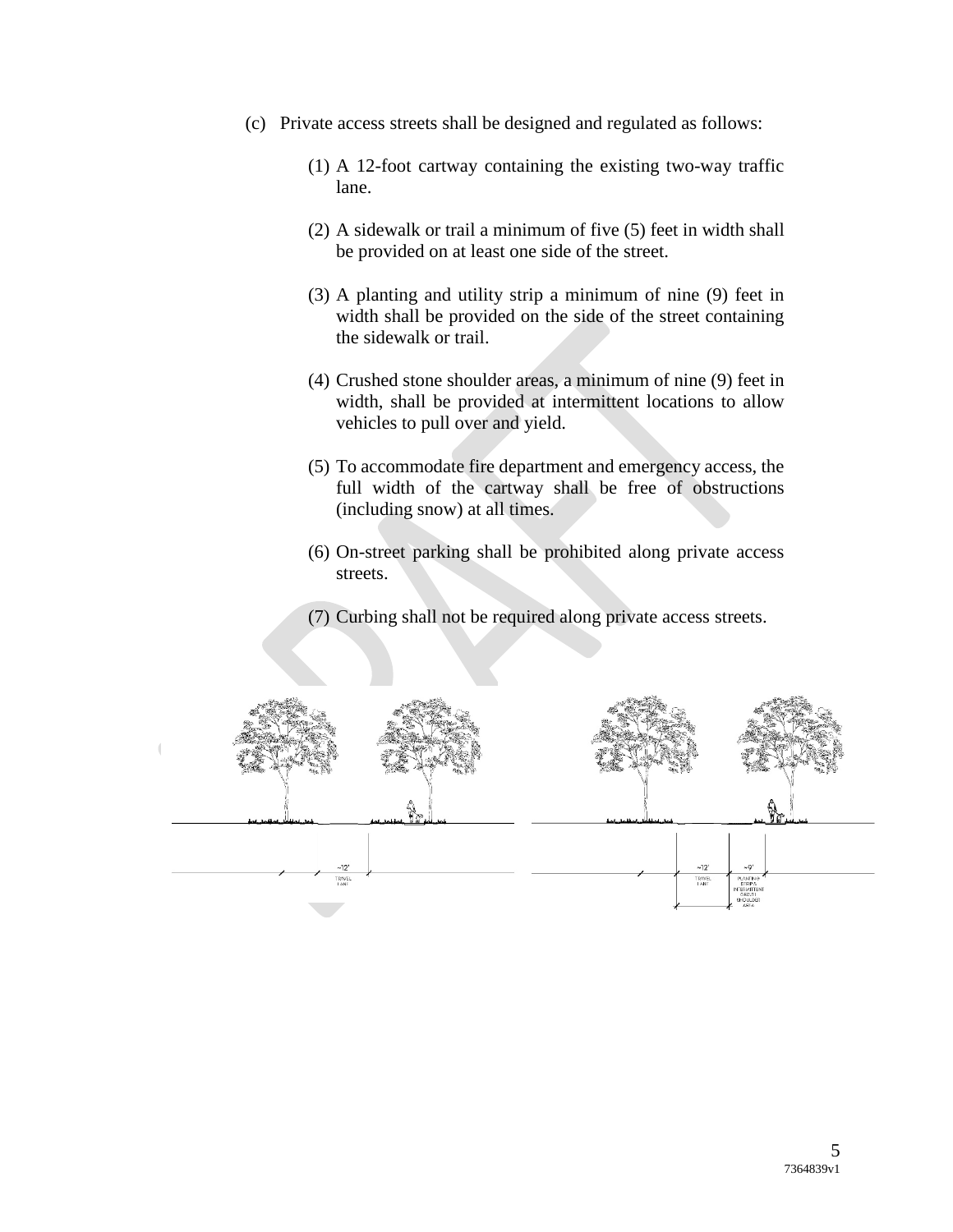- (d) Boulevards shall be designed and regulated as follows:
	- (1) Two (2) 13-foot cartways, each containing a one-way traffic lane, separated by a variable-width median which shall contain trees and landscaping.
	- (2) A sidewalk or trail a minimum of five (5) feet in width shall be provided on at least one side of the boulevard.
	- (3) A planting and utility strip a minimum of eight (8) feet in width shall be provided along one side of the boulevard. Existing trees shall remain to the extent practicable.
	- (4) On-street parking shall be prohibited along boulevards.
	- (5) Curbing shall not be required along boulevards.

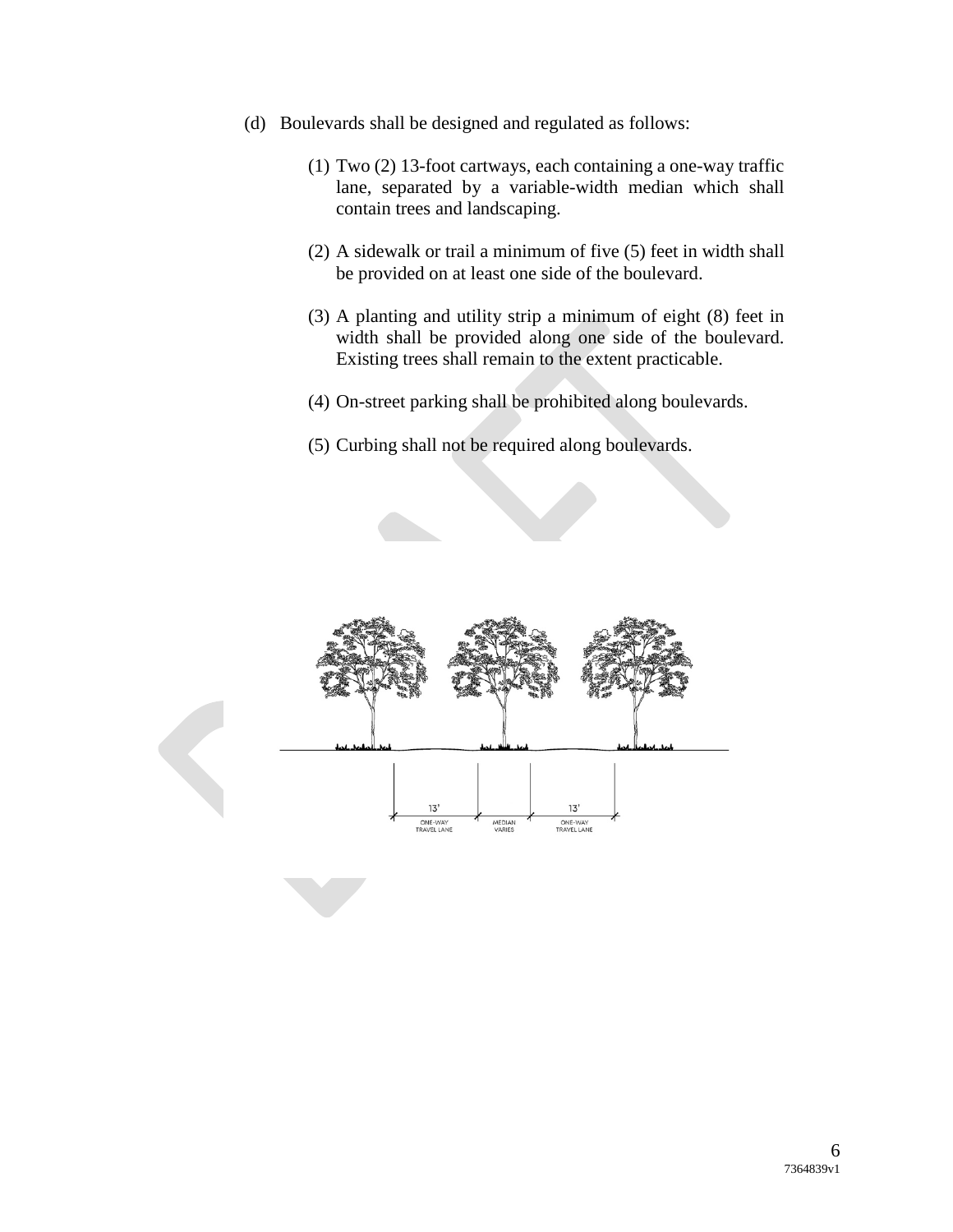- (e) Local private streets shall be designed and regulated as follows:
	- (1) A 28-foot cartway containing two (2) 10-foot traffic lanes and an 8-foot restricted parking lane.
	- (2) A sidewalk a minimum of five (5) feet in width shall be provided on both sides of the street.
	- (3) A planting and utility strip a minimum of eight (8) feet in width shall be provided on both sides of the street.
	- (4) Restricted on-street parking shall be regulated by signage on the portions of the street reserved as "Fire Staging Areas" approximately every 400 feet along all local private streets.
	- (5) Curbing shall be required on both sides of local private streets.

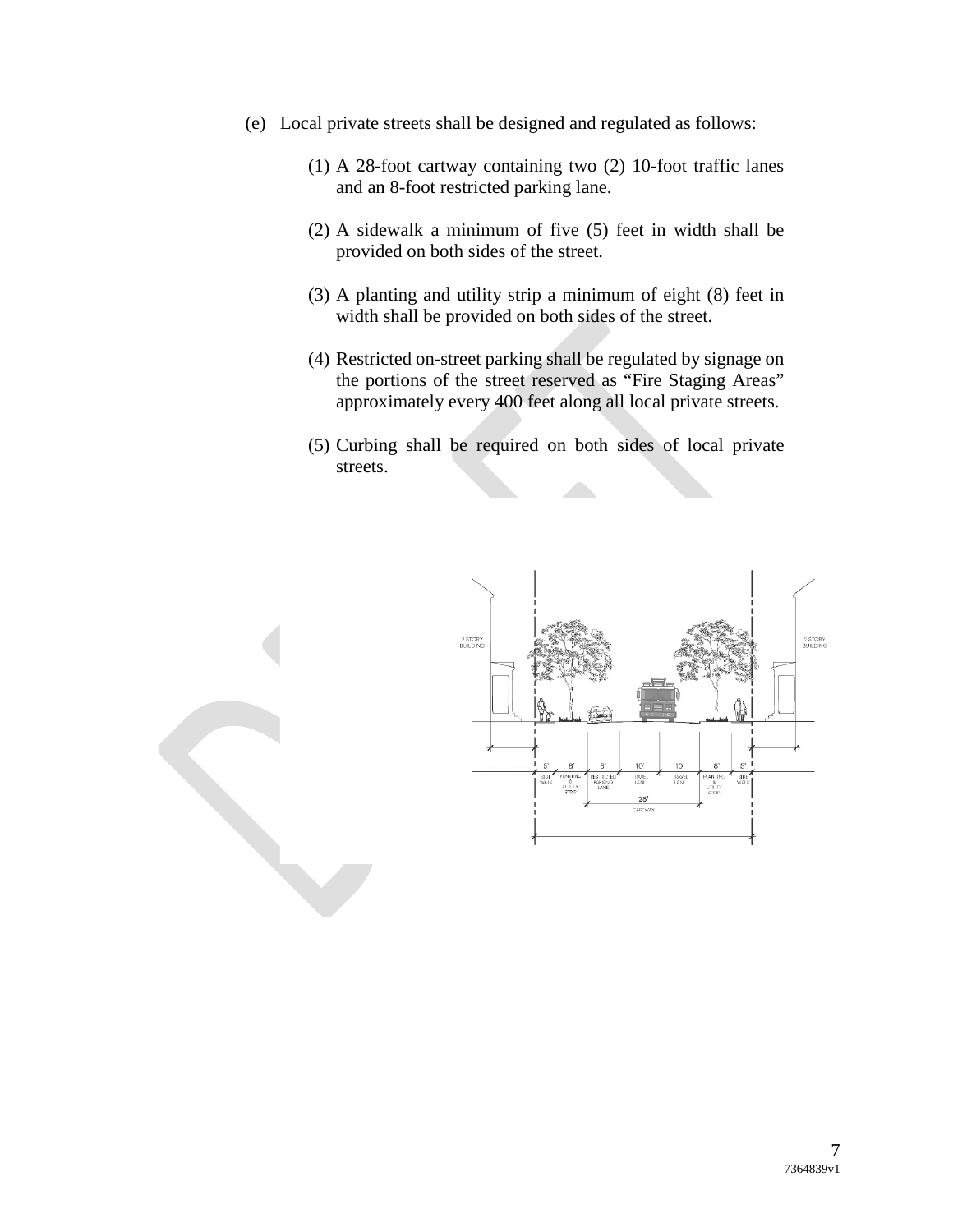- (f) One-way private streets without parking shall be designed and regulated as follows:
	- (1) A 16-foot cartway containing a one-way traffic lane, which shall be wider in specific locations to accommodate fire truck turning movements.
	- (2) A sidewalk a minimum of five (5) feet in width shall be provided on both sides of the street.
	- (3) A planting and utility strip a minimum of eight (8) feet in width shall be provided on both sides of the street.
	- (4) On-street parking shall be prohibited along one-way private streets without parking.
	- (5) Curbing shall be required on both sides of one-way private streets without parking.

**College** 

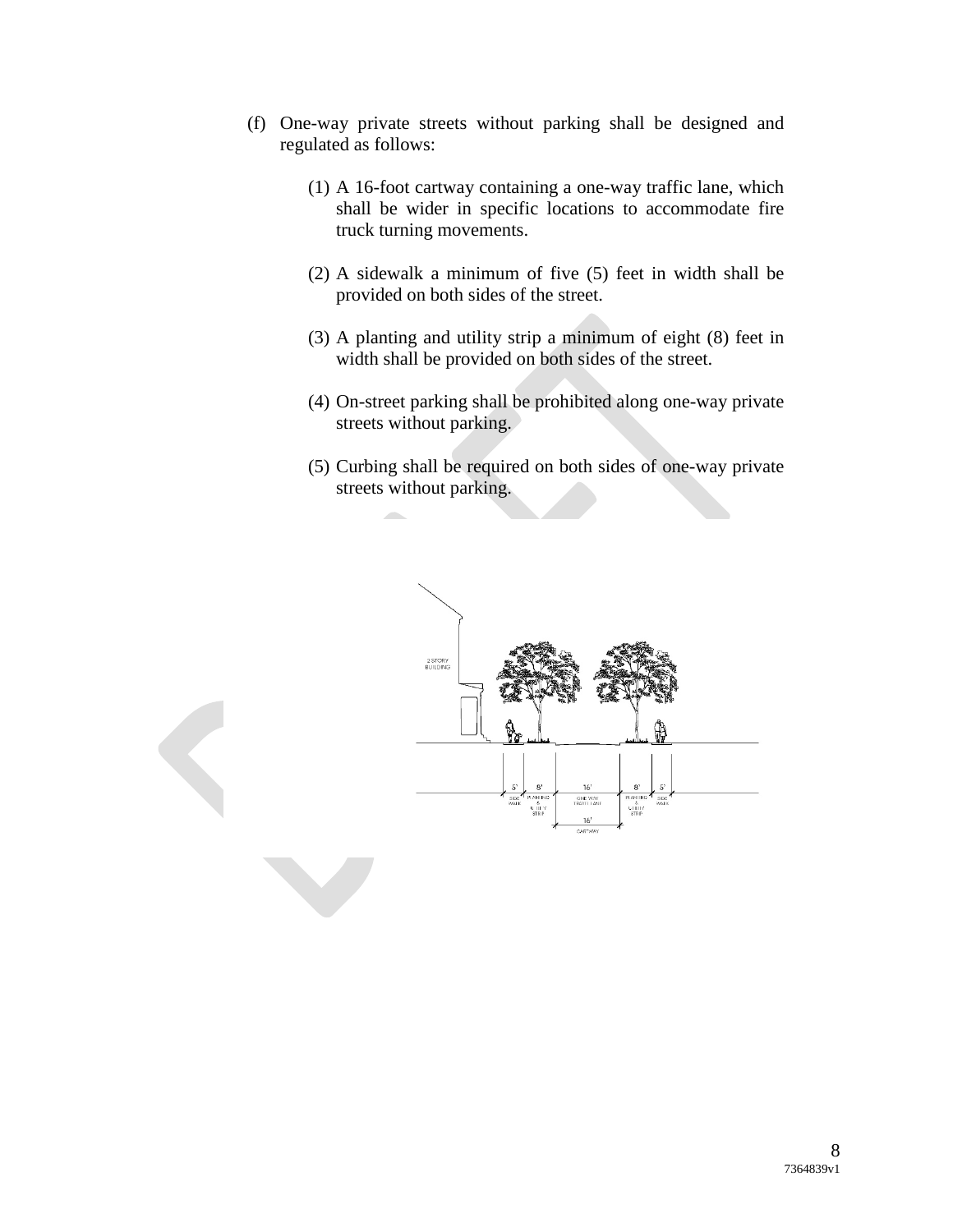- (g) One-way private streets with parking shall be designed and regulated as follows:
	- (1) A 24-foot cartway containing a 16-foot one-way traffic lane, which may be wider in specific locations to accommodate fire truck turning movements, and an 8-foot restricted parking lane.
	- (2) A sidewalk a minimum of five (5) feet in width shall be provided on both sides of the street.
	- (3) A planting and utility strip a minimum of eight (8) feet in width shall be provided on both sides of the street.
	- (4) Restricted on-street parking shall be regulated by signage on the portions of the street reserved as "Fire Staging Areas" approximately every 400 feet along all one-way private streets.
	- (5) Curbing shall be required on both sides of one-way private streets with parking.

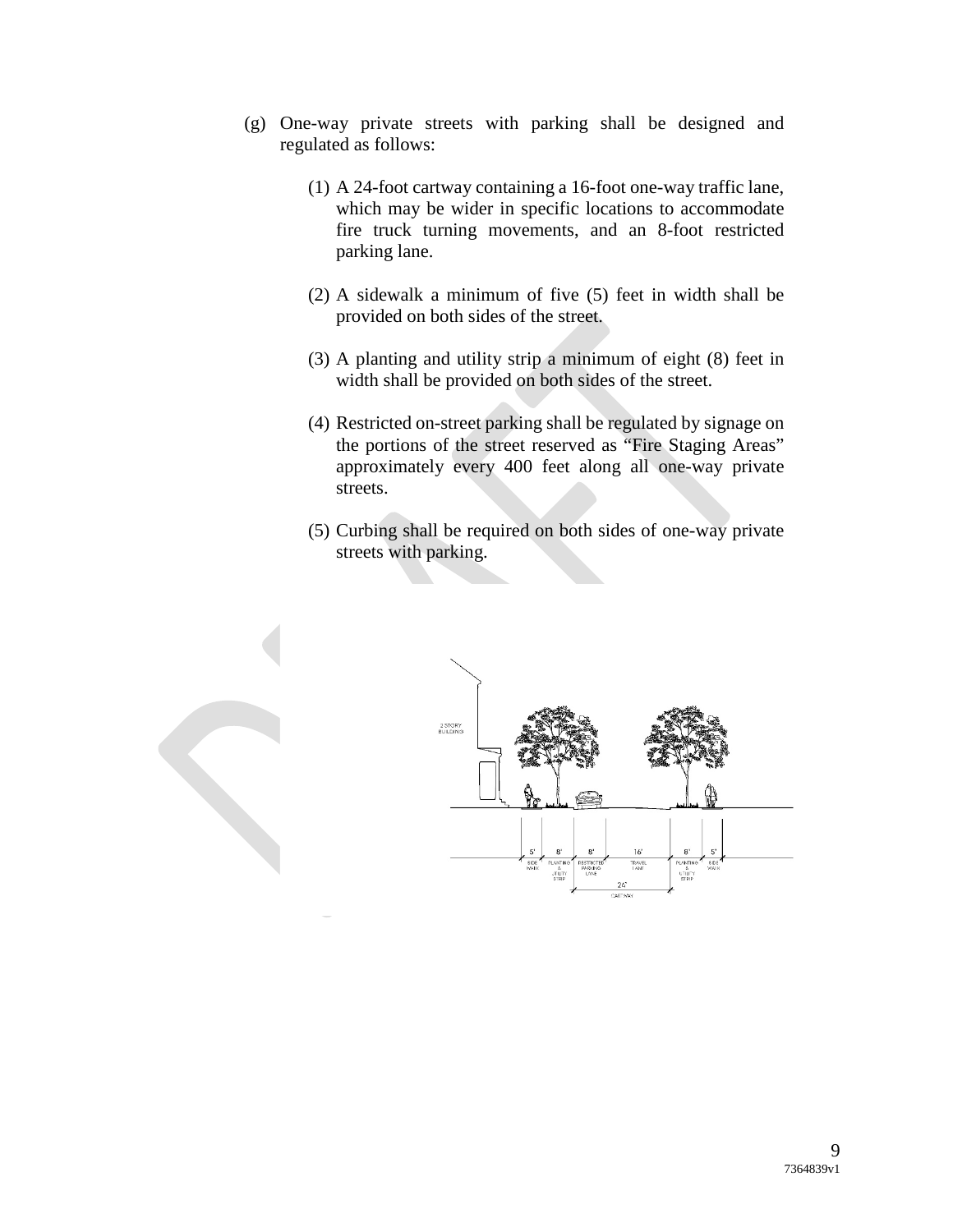- (h) Private alleyways shall be designed and regulated as follows:
	- (1) A 16-foot cartway containing a two-way traffic lane.
	- (2) Head-in parking accessible from the cartway shall be permitted in front of or along a garage, provided that the head-in parking stall measures a minimum of 18 feet in length and a minimum of 9.5 feet wide per space.
	- (3) Parallel parking within the cartway shall be prohibited along private alleyways.
	- (4) Curbing shall not be required along private alleyways.
	- (5) Utilities may be provided along private alleyways.



- (i) Where planting strips are provided, such shall be designed to provide ample space for a native species shade tree. The type of shade tree planted shall be in accordance with recommended practices of recognizable professional standards in order to provide sufficient space for the shade tree to sustainably grow in a healthy manner and to minimize potential problems such as mature tree roots up-heaving sidewalks.
- (j) Cul-de-sacs shall be provided with a minimum fifty-two-foot radius right-of-way and contain a central grass area at the center of the culde-sac, with no curbs, provided that a minimum interior turning radius of 25 feet is provided. The maximum length of a permanent cul-de-sac shall be 600 feet, measured form the center of the intersection road to the center of the cul-de-sac.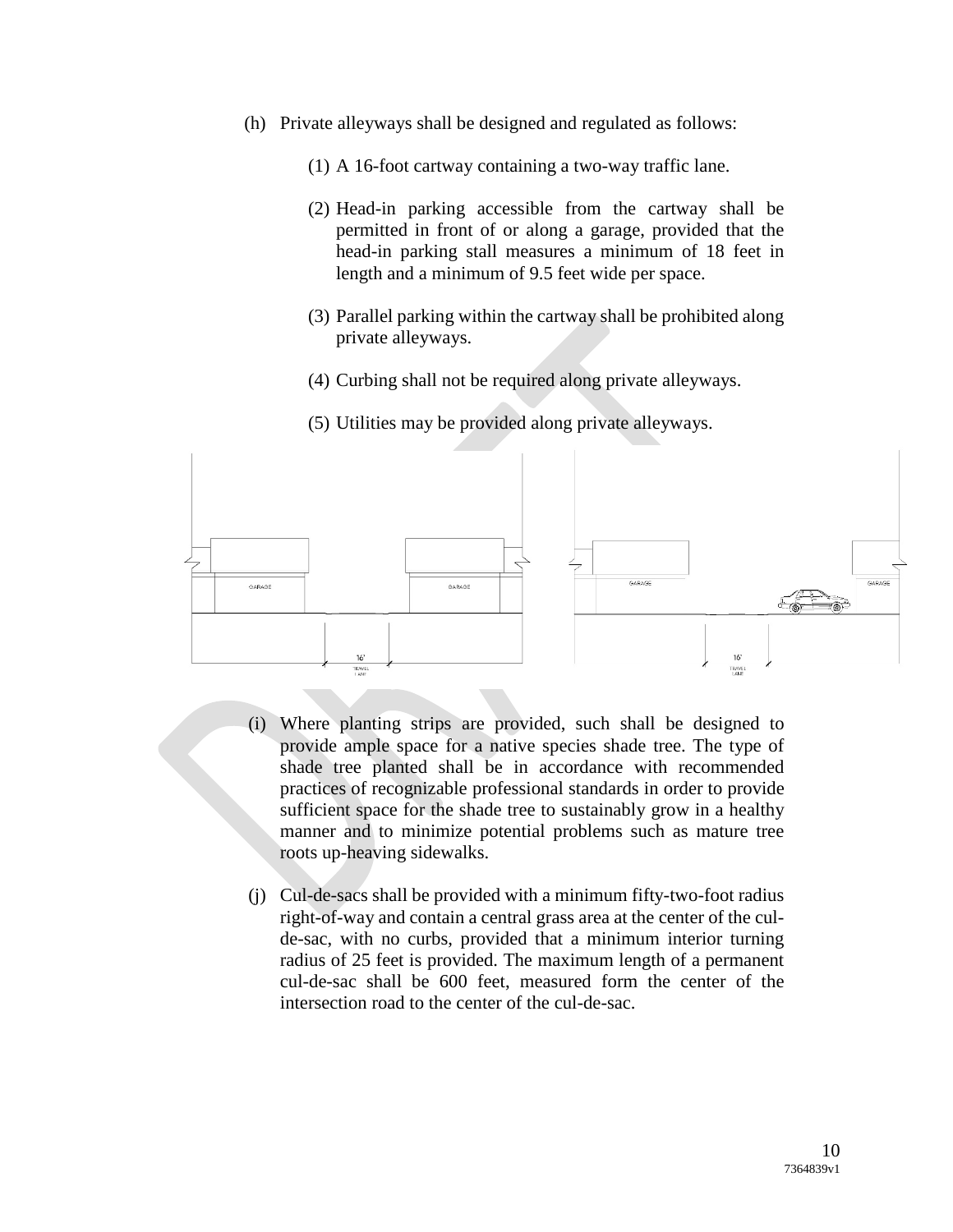- 3. Streets and Roads; Specific Requirements.
	- (a) All streets shall be private.
	- (b) Additional street widths or paving shall not be required for existing streets bordering the Tract, unless required, or recommended by the traffic access study.
	- (c) Stub Streets. Stub streets shall not be required to be extended toward adjacent properties. Temporary stub streets less than 300 feet in length, due to construction of future phases shall not be required to provide a cul-de-sac.
	- (d) Intersections.
		- (1) Right-of-way. Where private right-of-way lines intersect, the right-of-way line shall generally be consistent with the placement of the adjacent road (e.g., one foot behind the sidewalk, 8' offset from the edge of curb, etc.).
		- (2) Intersecting right-of-way lines shall not be required to have a minimum radius.
		- (3) Curb Lines. Curb lines shall be rounded with a minimum radius of 20 feet.
		- (4) Center lines of Intersection Streets. The minimum center line offset between adjacent intersections of streets along a street shall be 150 feet.
		- (5) Intersections with arterials or collector streets, located outside or adjacent to a tract developed as a Mixed-Use Village, shall be kept to a minimum and shall be located at least 1,000 feet apart.
		- (6) An intersection of more than two streets shall not be allowed unless a roundabout or other approved traffic control strategy is implemented and therefore not subject to the provisions contained in Section 22-407.5.G.
		- (7) Minimum angle of intersection. Up to 10% of intersections, such as those constrained with adverse grading, location of existing buildings or other natural features may be less than 90° but in no case shall be less than 75°.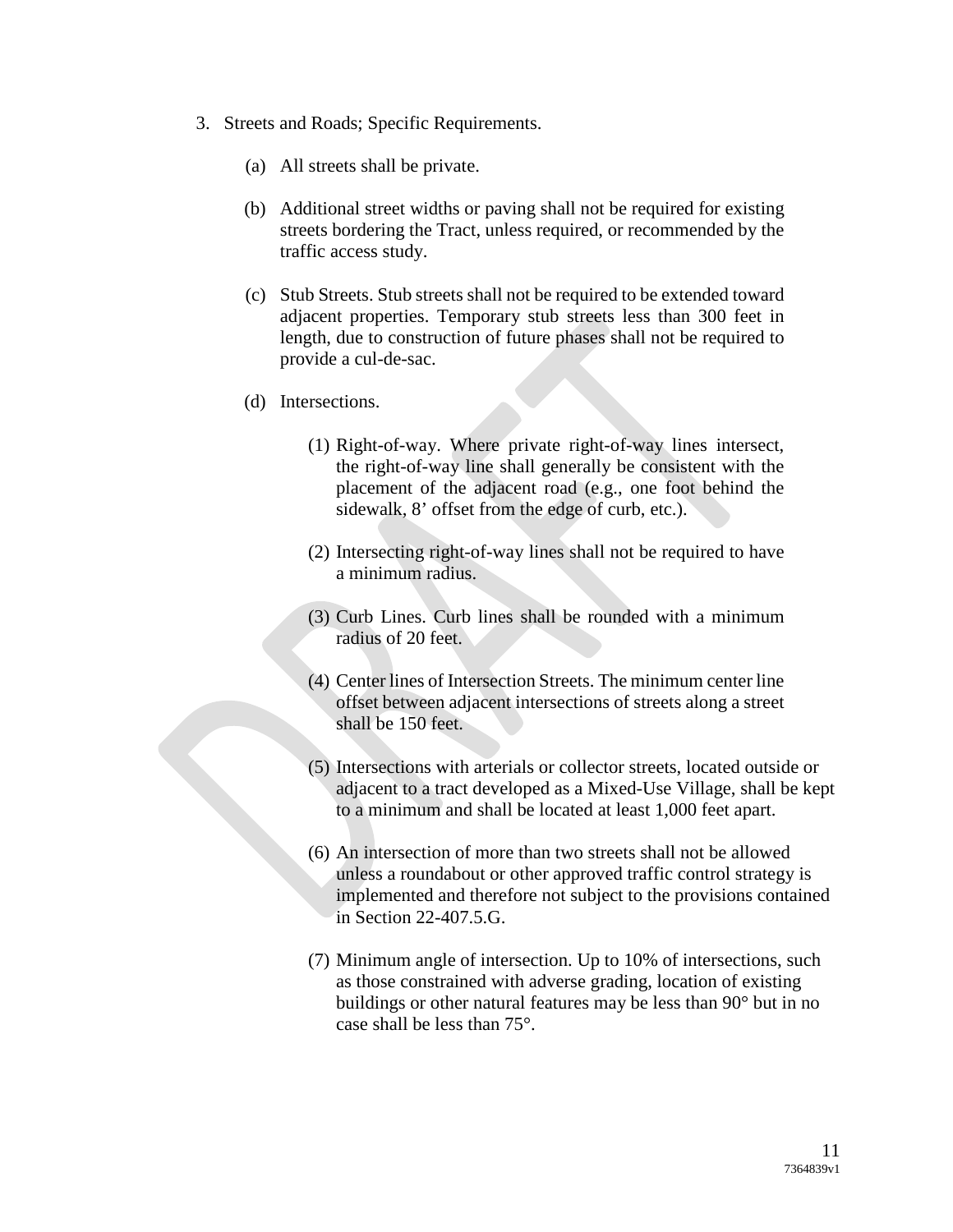- (e) Alignment and Geometry.
	- (1) Horizontal Curves. The minimum center line radii for all one-way streets around a green space shall be 25 feet and for all other streets shall be 50 feet minimum horizontal curves and sight distances in no case shall be reduced to less than required by AASHTO at the posted speed limit.
	- (2) Intersections, whenever practical, center line radii for all streets shall intersect at right angles, but may be permitted to meet at a skew of no more than 15 degrees from the right angle.
	- (3) Due to low speeds anticipated throughout a Mixed Use Village, minimums for horizontal sight distances described in Section 22-407.7.A and minimums for Horizontal Curves described in section 22-407.7.B shall not apply, and shall be governed by AASHTO standards as applicable.
- (f) Grade.
	- (1) Street Intersections. Whenever practical, the grade within 50 feet of the intersecting centerlines of a street intersection shall not exceed 4%.
- (g) Alleys, and other rear access driveways and access to parking areas in nonresidential and multifamily areas, shall be permitted.
- (h) The Specifications and Provisions for new streets, alleyways, driveways, and parking areas in nonresidential and multifamily areas shall be designed to the following minimum standards as provided by PennDOT:

1-1/2 inch, 9.5 MM wearing course, PG 64S-22, 0 to 0.3 Million ESALS 2-1/2 inch, 19.0 MM binder course, PG 64-22, 0 to 0.3 Million ESALS 6" PennDOT 2A Stone

(i) Private access roads, connecting between West Bullshead Road, Willowbrook Road and any internal local roads shall be designed to the following minimum standards:

1-1/2 inch, 9.5 MM wearing course, PG 64S-22, 0 to 0.3 Million ESALS 4 inch, 19.0 MM binder course, PG 64-22, 0 to 0.3 Million ESALS 8 inch PennDOT 2A Stone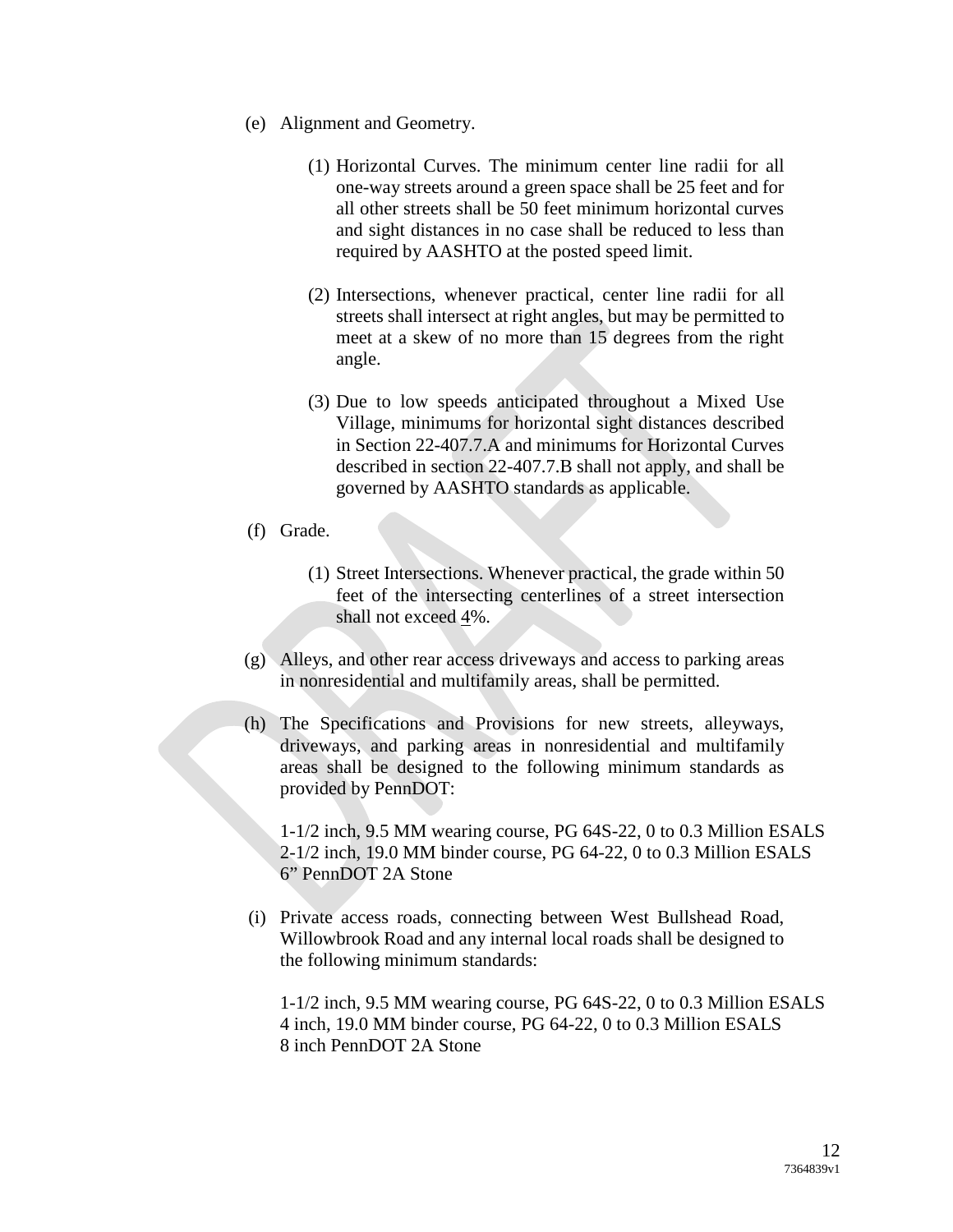- (j) Porous pavements shall include grass, crushed stone, and/or gravelpaved parking surface reinforcement systems, such as gravelpave, concrete block and well-graded stone placed over a geotextile set on an appropriately graded subbase. Such porous surface stabilization systems shall generally comply with the Pennsylvania Stormwater Best Management Practices Manual or other design techniques that have been proven to work satisfactorily and shall not be treated as permanent impervious surfaces for the purposes of stormwater runoff calculations.
- 4. Blocks.
	- (a) Length. Blocks in excess of 1,600 feet in length shall be permitted within a Multifamily Neighborhood development, provided that multiple access points for driveways leading to parking lots serving the development are provided.
	- (b) Width. Due to the mixed-use nature of the Mixed- Use Village, block widths will vary and therefore not subject to Section 22-410.2.
- 5. Lots.
	- (a) All provisions for lots as specified in Chapter 27-606.F, for single family detached dwellings and single family attached dwellings other than townhouses, shall supersede any similar requirements in Section 22.411.
	- (b) Lots containing existing buildings and recreation uses shall have no minimum lot dimensional standards, and shall be exempt from minimum areas in regards to being served by either on-lot sanitary sewer or water and shall connect to the public system if the on-lot system fails and an appropriate alternate location cannot be provided on the same lot.
	- (c) Due to the mixed-use nature of lots locate within a Mixed-Use Village, lot dimensional requirements contained in Section 22-411.2 shall not apply to any lot type.
	- (d) A maximum of 10% of the total number of lots within a Mixed-Use Village developed for single-family detached dwellings may be flag lots. Such flag lots shall be subject to the following regulations:
		- (1) Lot frontage provisions as contained in Section 22- 411 shall not apply. Access shall be provided through a pole or panhandle portion of the lot, or through an access easement or common driveway across an adjacent lot to a street. No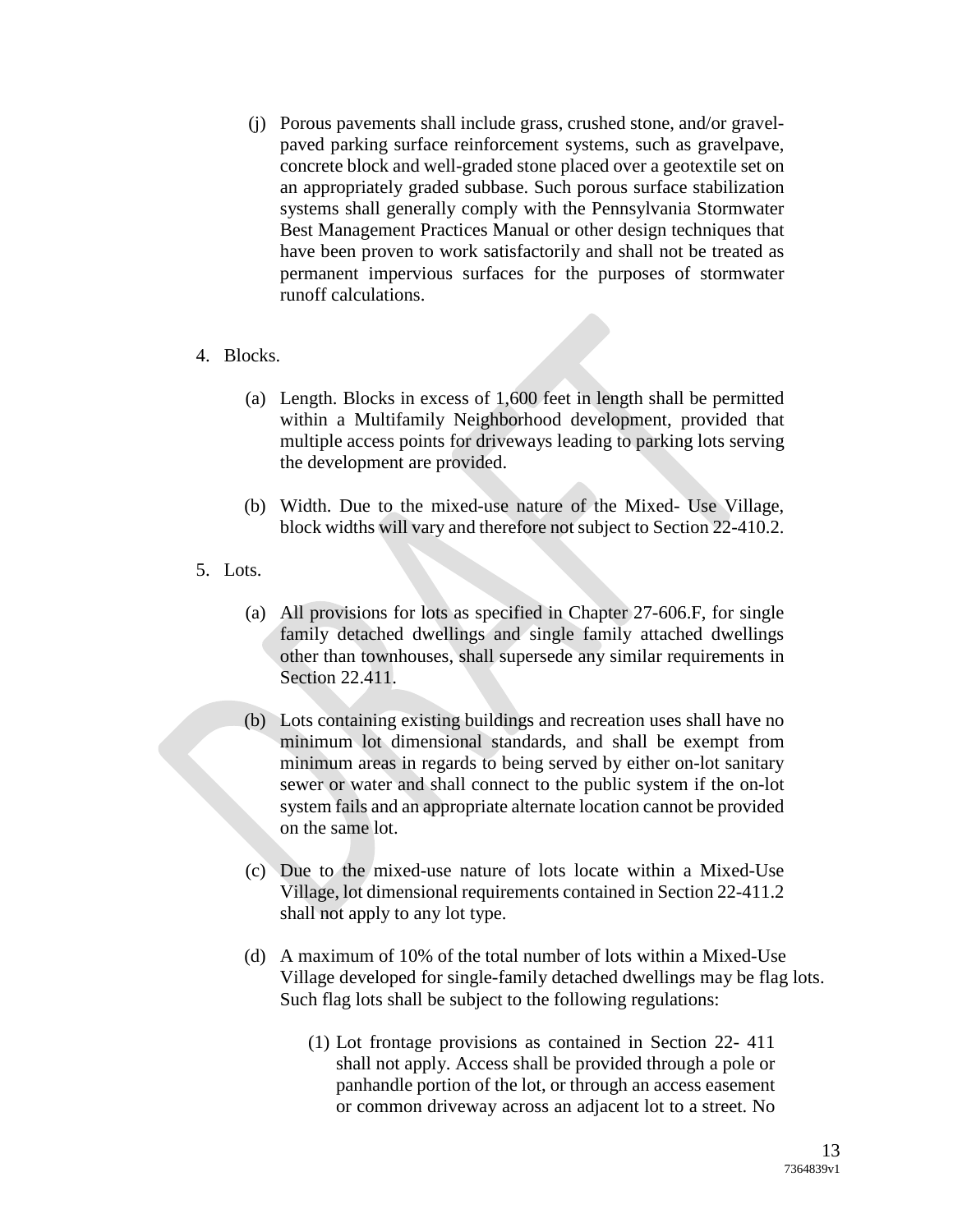more than three (3) dwelling units may gain access through a pole, or panhandle, or an access easement or common driveway across an adjacent lot to a street.

- (2) The width of the pole or panhandle portion of the lot or access easement across an adjacent lot shall be of sufficient width to accommodate a driveway and landscaping.
- (3) The shared pole or panhandle portion of the lot shall be excluded from the calculation of minimum lot area, and shall be owned and maintained by the home owners association, homeowners' associations, or a Master Association created in accordance with the Pennsylvania Planned Community Act.
- (4) The minimum setback in the flag portion of the lot shall be 10 feet.
- (5) Driveways located within the pole or panhandle portion of the lot shall not exceed fifteen percent (15%) grade.
- (e) Corner lots shall respect the minimum front setback from the right of way lines of both streets.
- (f) A planting screen buffer of 10 feet will be provided adjacent to each residential lot which abuts a collector or arterial street with no right of way access onto or through said screen. Screen composition shall consist of either arborvitae, evergreen or deciduous trees planted in a natural pattern to produce a diffused visual screen with five years of planting. The screen design and layout must be certified by a registered landscape architect.
- (g) Due to the mixed-use nature of lots located within a Mixed-Use Village, the location of centerlines of driveways shall not apply, and shall be exempt from Section 22-411.7.D.
- 6. Open Space. A minimum of 50% of the gross area of the Tract shall be open space. Such open space shall be permitted to include passive and/or active recreation including, but not limited to, equestrian and golf uses and structures, tot lots, pocket parks, equestrian and golf pathways and bike and horse trails. Such open space shall also be permitted to contain utilities, steep slopes, and stormwater management facilities (including above-ground or below-ground detention basin areas). No more than 25% of the Open Space shall be covered by detention basins. Such Open Space shall not be required to be, but may be, accessible to the public including trail easements. As each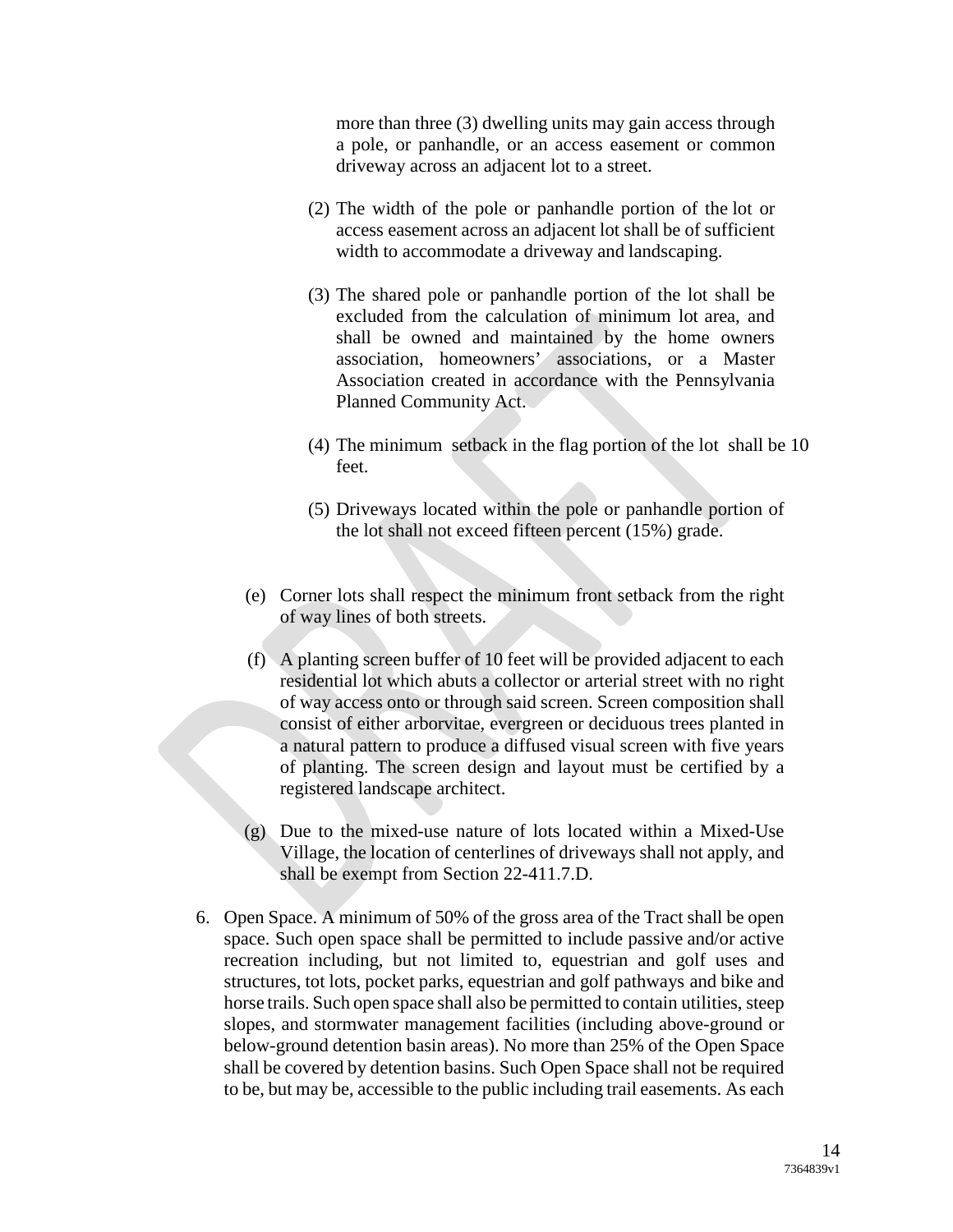phase of the Village is developed and the boundaries of the Open Space contained in each phase are determined, as a condition of final approval of each such phase the Open Space in such section shall be permanently encumbered with a conservation easement which shall prohibit the said Open Space from being further developed for any use other than a Golf Course or passive or active Open Space. The beneficiary of the conservation easement shall be the Township. Notwithstanding the foregoing, the Open Space shall be maintained by the Developer of each phase until such time as the maintenance is assumed by a home owners association, homeowners' associations, or a Master Association created in accordance with the Pennsylvania Planned Community Act.

- 7. Connectivity. Easements for pedestrian and/or bicycle circulation shall be provided within the Tract and coordinated with the proposed trail network pursuant to the recommendations of the Catasauqua Area Trail & Transit Initiative as indicated in the Lehigh Valley Planning Commission's Walk/Roll Active Transportation Plan. The developer shall be responsible to provide a safe sidewalk and/or trail connections, which may have a paved or gravel surface, between the County Trail and the development including, the Village Center, Golf Course, and/or Equestrian Facility. Any requirements inconsistent herewith contained in Section 22-412.E shall not apply to a Mixed-Use Village development.
- 8. Landscaping.
	- (a) Existing trees. The design engineer shall, to the extent reasonably practical, use reasonable efforts to retain trees beyond the expected typical limit of clearing anticipated on any approved sketch plan.
	- (b) Street trees.
		- (1) Street trees shall be permitted at an average spacing of 50 feet on center within all public and private rights-of-ways within the Tract.
		- (2) Street tree species shall vary among different neighborhoods/streets to provide distinct identity and species diversity. All trees shall have a minimum clearance of 6' to the lowest limb and be no smaller than 2.0" diameter when measured 6" above the root collar at the time of installation. Trees shall conform to ANSI Z60.1 American Standards of Nursey Stock and ANSI A300 International Society of Arboriculture Certified Arborists for pruning.
		- (3) Street trees may vary in size and species to provide distinct identity of various neighborhoods. Deciduous trees may consist of species suitable for the site conditions including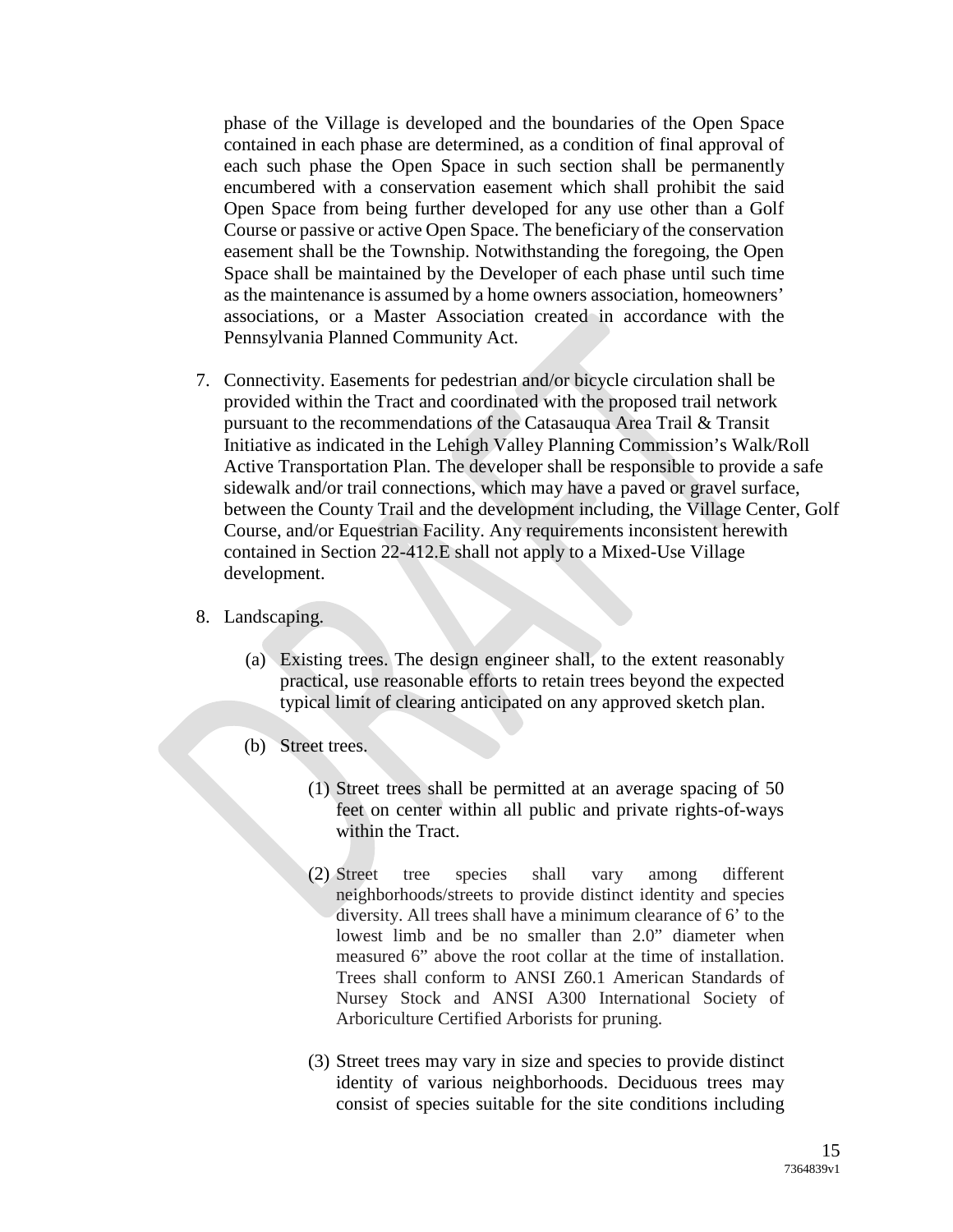but not limited to, red oak (quercus borealis), sweetgum (liquidamber styraciflus), red maple (acer rubrum), and golden raintree (koelreuteria paniculatra). Where appropriate, small deciduous or evergreen trees may consist of species suitable for the site conditions including but not limited to, flowering dogwood (cornus florida), kwanzan cherry (prunus serrulate kwanzan), scotch pine (pinus sylvestris), and blue spruce (picea pungens).

- (4) All sidewalks and shade trees will be maintained by the master developer / master association, homeowners associations and condominium associations within the community.
- (5) The Landscape Plan(s) shall be prepared, sealed, and signed by a landscape architect licensed in the Commonwealth of Pennsylvania, as required by Act 535 as amended. The Landscape Architects' Registration Law, 65 p.s. § 901 et seq.
- (c) Natural Area Design Standards. A natural areas Management Plan will depict the location, treatment and management of each area, to prepared by a qualified landscape architect shall be a separate component of any landscape plan prepared for any of the following areas that may exist within the Mixed Use Village; stormwater basin areas, riparian buffer areas, wetland buffer areas, woodland buffer areas, steep slope areas, floodplain areas, and other common areas.
	- (1) No more than  $25\%$  of slopes in the range of  $8.00 19.99\%$ that exist in a natural state and have not been altered by human activity or improvements shall be disturbed.
	- (2) No more than 5% of slopes in excess of 20% or greater that exist in a natural state and have not been altered by human activity or improvements shall be disturbed.
	- (3) There shall be no maximum steep slope within a Mixed-Use Village.
- (d) Stormwater basins.

All stormwater basins shall follow standards set forth in the National Pollutant Discharge Elimination system (NPDES), and all Commonwealth of Pennsylvania Stormwater Statutes and Regulations promulgated thereunder.

9. Sanitary Sewerage.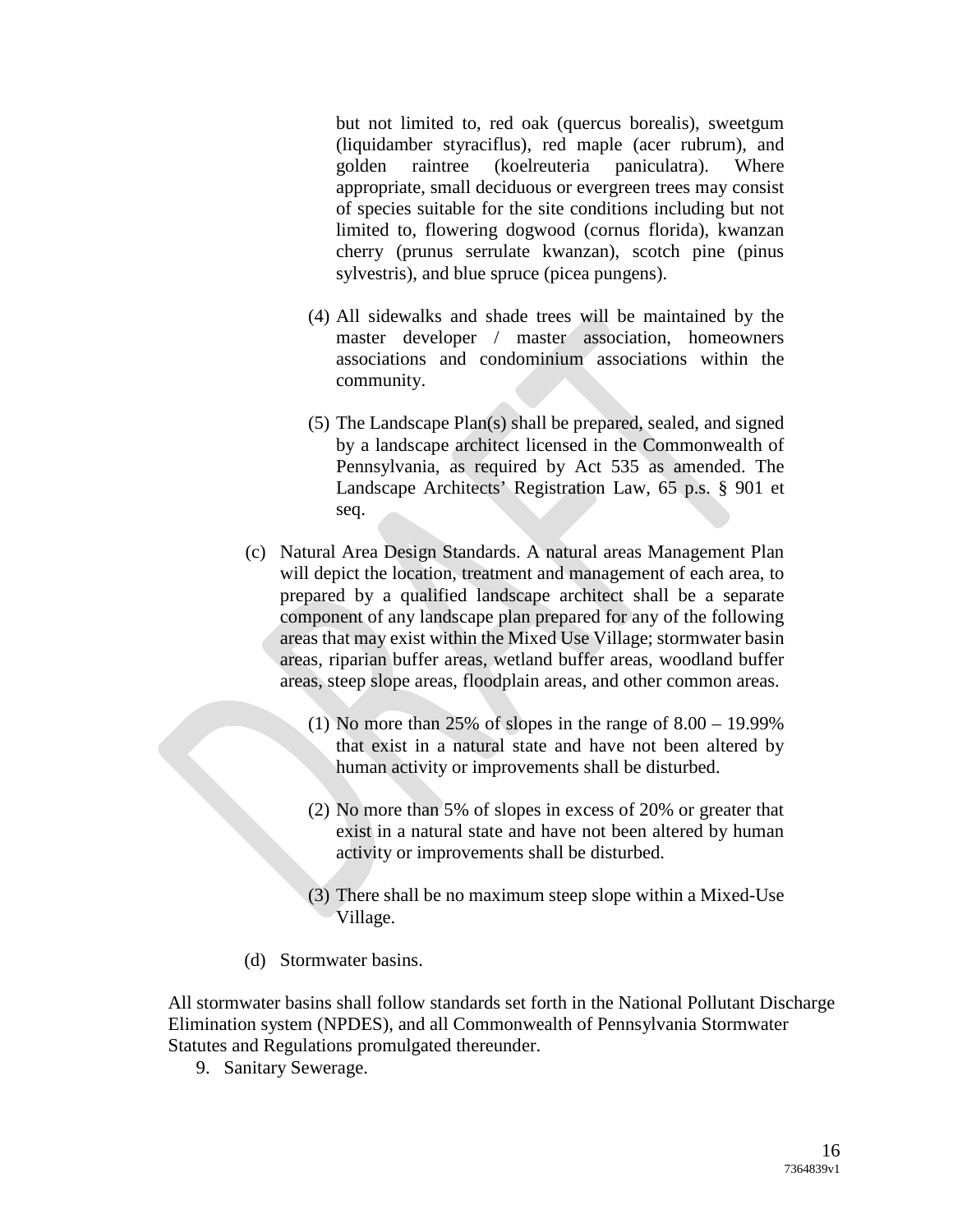(a) The sanitary sewer system shall, if designed and constructed in accordance with all applicable Commonwealth of PA and Township requirements, be dedicated to the Township or applicable Authority upon its satisfactory completion. Easements for maintenance of the sanitary sewer system shall be granted to the Township or applicable Authority. Such easements shall have a total width of 20 feet.

### 10. Electric and Gas Utilities.

- (a) Width. Easements for electric and gas utilities shall have a total width of 8 feet wide and shall be located along dedicated street rightof-way. Any Electric and Gas Utility requirements inconsistent herewith contained in Section 22-418 shall not apply to a Mixed-Use Village development.
- (b) All electric, internet, cable, and similar utilities shall be underground.

## **Section 2. Violations and Penalties**

The Violation and Penalty provisions of the Code, where not revised herein, shall remain unchanged.

### **Section 3. Severability**

The provisions of this Ordinance are severable. If any section, subsection, sentence, clause, or phrase of this Ordinance is, for any reason, held to be unconstitutional, illegal, or otherwise invalid, such decision shall not affect the validity of the remaining provisions of this Ordinance. The Board of Supervisors of Allen Township hereby declares that it would have passed this Ordinance, and each section, subsection, clause, or phrase hereof, irrespective of the fact that any one or more sections, subsections, sentences, clauses, and phrases be declared unconstitutional, illegal, or otherwise invalid.

### **Section 4. Repealer**

All Ordinances and parts of Ordinances inconsistent herewith are hereby repealed to the extent of such inconsistencies.

### **Section 5. Effective Date**

The provisions of this Ordinance shall become effective five (5) days after adoption.

**ENACTED and ORDAINED** this day of 3022.

### ATTEST: